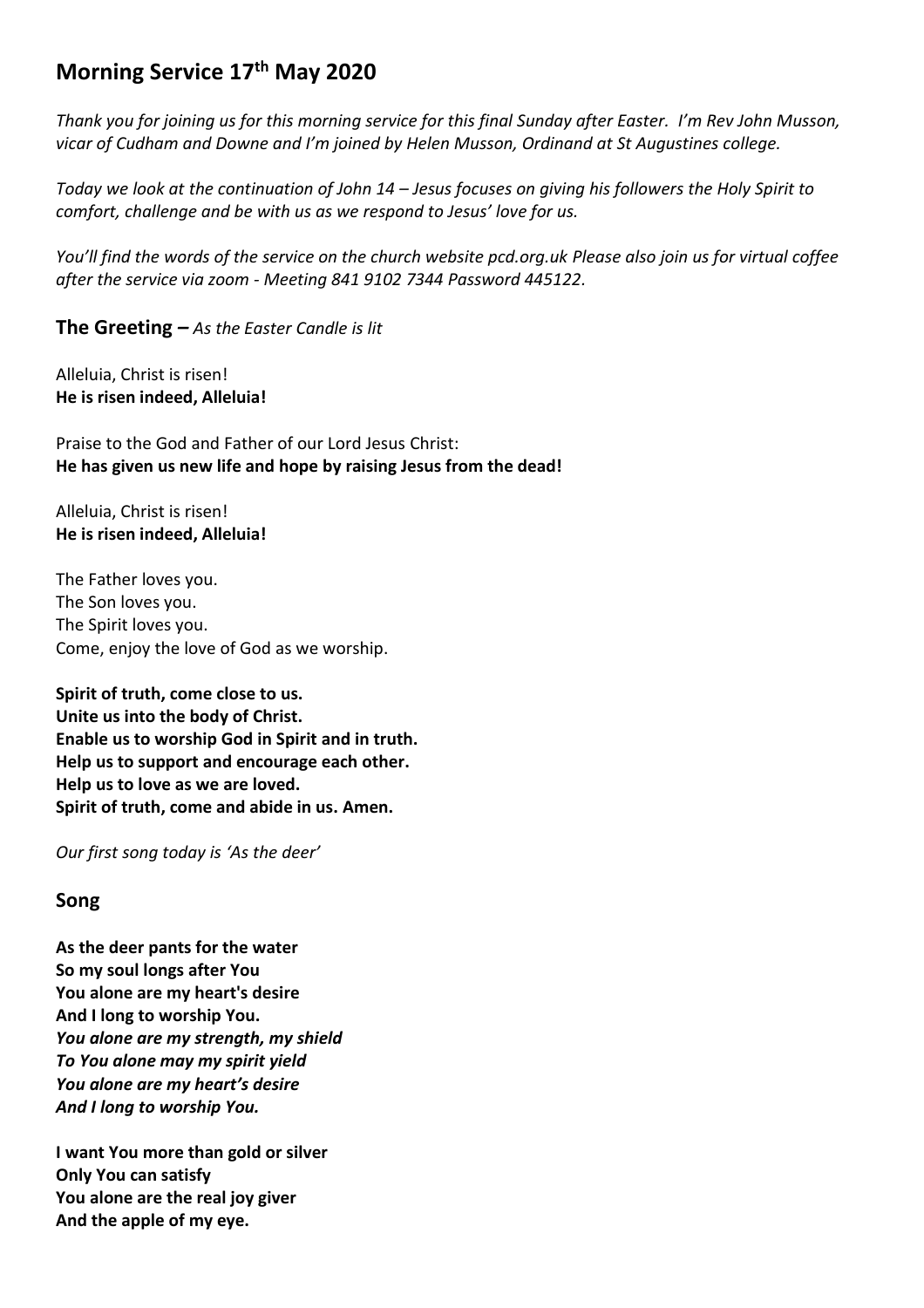*You alone are my strength, my shield To You alone may my spirit yield You alone are my heart's desire And I long to worship You.*

**You're my friend and You are my brother Even though You are a King. I love you more than any other So much more than anything.** *You alone are my strength, my shield To You alone may my spirit yield You alone are my heart's desire And I long to worship You.*

# **Opening Prayer**

Gracious God, we come before you, drawn by the power of your welcoming love. **We come with our sorrows and joys. We come with our expectations and apprehensions. We come with what we have done. We come as who we are.** In your love we find peace and hope. **Amen.**

### **Prayer of penitence**

God of love, we are sorry that at times our love for you falters; that we have wrong priorities; that we overlook your guidance. O God, forgive us. **O God, renew us.**

Loving Saviour, we are sorry that we disobey your commandments; that we fail to love; that we walk by on the other side. O God, forgive us. **O God, renew us.**

Spirit of truth, we are sorry that we disregard your presence; that our thoughts and feelings are unrighteous; that we follow the world's way. O God, forgive us. **O God, renew us.**

May your presence abiding in us lead us in the right way, in the name of Jesus. **Amen.**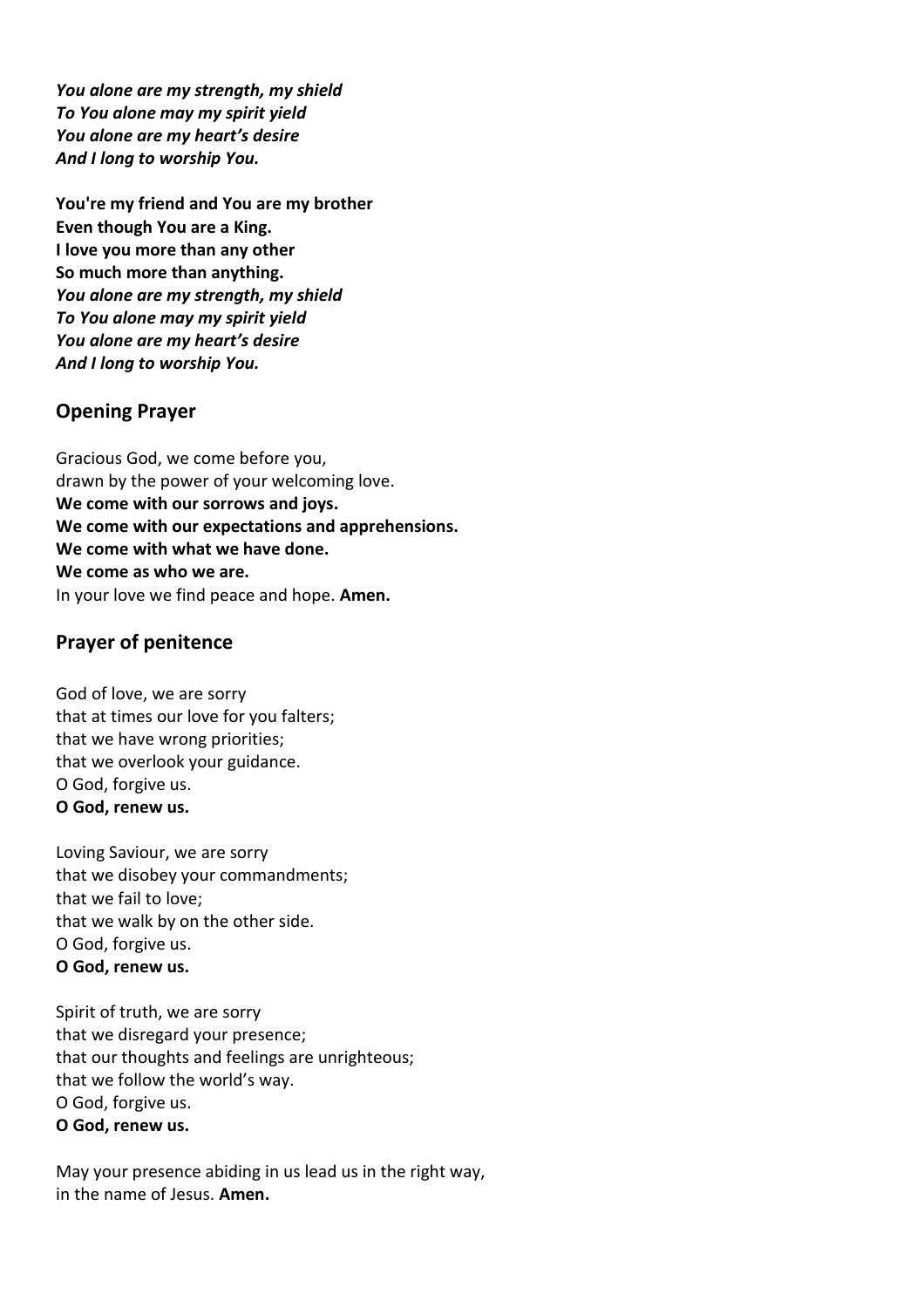# **Prayer for Today**

God our Father, whose Son Jesus Christ gives the water of eternal life: may we thirst for you, the spring of life and source of goodness, through him who is alive and reigns, now and for ever. **Amen**

# **Bible Reading** *John 14:15-21 (NIV). Jesus says….*

<sup>15</sup> 'If you love me, keep my commands.  $^{16}$  And I will ask the Father, and he will give you another advocate to help you and be with you for ever  $-17$  the Spirit of truth. The world cannot accept him, because it neither sees him nor knows him. But you know him, for he lives with you and will be in you. <sup>18</sup> I will not leave you as orphans; I will come to you. <sup>19</sup> Before long, the world will not see me any more, but you will see me. Because I live, you also will live. <sup>20</sup> On that day you will realise that I am in my Father, and you are in me, and I am in you. <sup>21</sup> Whoever has my commands and keeps them is the one who loves me. The one who loves me will be loved by my Father, and I too will love them and show myself to them.'

# **Talk**

Our bible reading today continues from that of last week - back from the resurrection appearances of Jesus to a time when he was preparing his friends for his departure; he is still speaking to his friends who were concerned that he would be leading them soon - do you remember the questions Thomas and Philip asked? He is continuing to prepare them for his death, resurrection and ascension and now reassures them by promising to send the Holy Spirit to them. You might know the saying 'ignorance is bliss' – Stephen Fry once said 'if ignorance is bliss, why aren't there more happy people around?' The question such a passage poses for me is 'would you rather know the truth or not'? I heard a story about a father who ate his son's homework. He said, when you go back to school, you will learn an important lesson. Even when you tell the truth, people won't believe you. Jesus speaks so much truth in this passage, and as we look ahead to Pentecost in just two weeks' time, we could simply wait and then be surprised by the Spirit's presence, or we could listen to these words of Jesus and be ready – I know which I prefer, but thinking things through, listening for nuance is a skill many find difficult, preferring black and white, certainty, both in everyday life and also in our walk of faith. John's gospel in particular requires this kind of nuanced thinking, and I invite you to do some of that for the next few minutes.

Did you notice all the different terms Jesus uses for the Spirit? Advocate, Spirit of Truth, the one who lives in us, who brings and shows us truth, and Jesus says all this within a spiral of thinking which brings us back to the centrality of love (have a look back to John 13:34). We fully grasp the Spirit's life as we love Jesus and the evidence of this is when we obey his command, the most important of which is to love as he has loved us. And for this we need the Spirit's presence. Jesus promises someone who will help us – he's ready, willing and able to ask his Father to give us another 'advocate' who will be with us for ever, the one he calls 'The Spirit of truth' – so three things for you to ponder –

- 1) Another the word recorded means 'the same as' confused? What Jesus promises is that the Holy Spirit, being God as he is, will do all that Jesus did for us as he did for his disciples when he was with them. The Spirit makes Jesus real to us.
- 2) Advocate the word is 'paraclete' someone who will be alongside us someone who is on our side, a supporter, or maybe the word should be 'comforter'? But it's so easy to mistake this word – Have you ever seen the Bayeux tapestry – a bit like the newspaper of its time, it tells a one-sided story. In one scene we see Bishop Odo trying to encourage weary troops back into battle with the flat side of his sword – the caption – 'Bishop Odo comforts his troops' – a strange kind of comfort! And so the Sprit's comfort may not always be so comfortable too! The word though means to give strength to the weary – I know weariness is something I've been feeling of late, and I know that I need the Spirit's comfort to give me strength.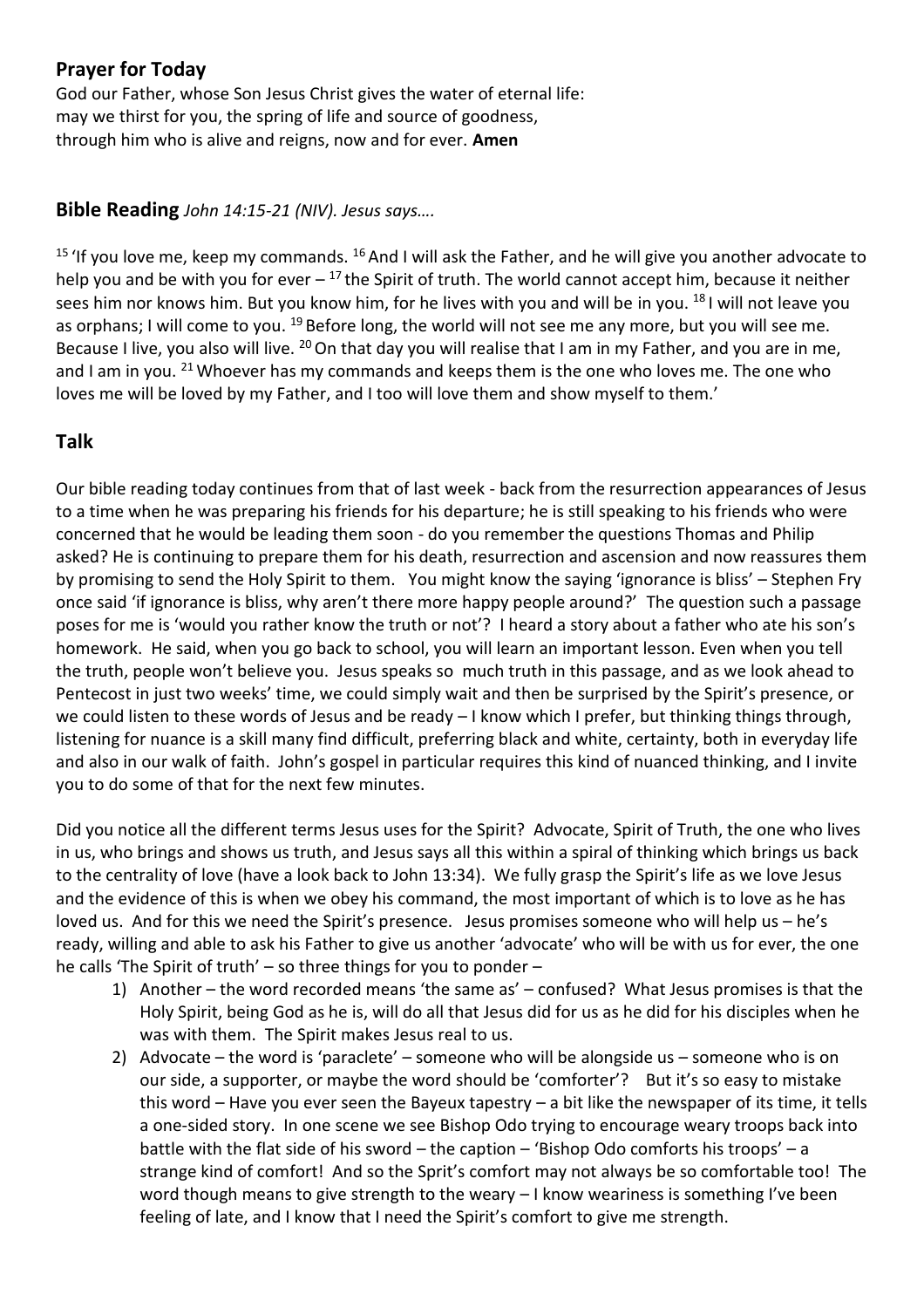3) The Spirit is the Spirit of truth. The Spirit will never desert us in our time of need – the Spirit of truth leads into the truth – the truth found in the scriptures – the promises found in God's word. Whatever I feel at the moment, I can find truth and strength in God's word and God's promises.

Jesus promises not to leave us comfortless. He asks the Father, and the Father hears Jesus prayer to give us the Spirit who can be as close to us as Jesus was close to his friends, when we love him and follow his call. We do this by reflecting on the Bible, putting its truth into practice, and in turning to prayer – prayer centering us into the very heart of the love of God, and then bringing others into that same love.

This Thursday, Ascension Day, sees the beginning of this year's 'Thy Kingdom Come' 9 days of prayer between then and Pentecost at the end of May. Have a look at this week's notice sheet where you'll find links to lots of resources to help you in this focused prayer. One of the suggestions is to take a piece of cord, rope of ribbon and make 5 knots in it – these represent people you know who you love and who you would like to grow more like Jesus and be filled with his Spirit.

*Please join us for homegroup via zoom as we look again at this passage and last week's too - Meeting ID: 882 3701 5281 Password: 304932. John will be sending out notes soon, please ask if you'd like a copy.*

**The Creed** *based on 1 Cor 15:3-7*

Let us declare our faith in the resurrection of our Lord Jesus Christ

**Christ died for our sins in accordance with the Scriptures; he was buried; he was raised to life on the third day in accordance with the Scriptures; afterwards he appeared to his followers, and to all the apostles: this we have received, and this we believe. Amen.**

# **The prayers** *during which the Tallis anthem 'if ye love me' is played in the background*

Dear Lord, we bring into your love those who do not know you and your love; those who have turned away from you; those who struggle to accept you; those who refuse to listen. May your love touch them, **and transform their lives.**

Dear Lord, we bring into your love those who need parental love; those who are alone; those who are abused; those who are neglected. those who are ill, those who are bereaved, especially we pray for…. May your love touch them, **and transform their lives.**

Dear Lord, we bring into your love those who seek the truth;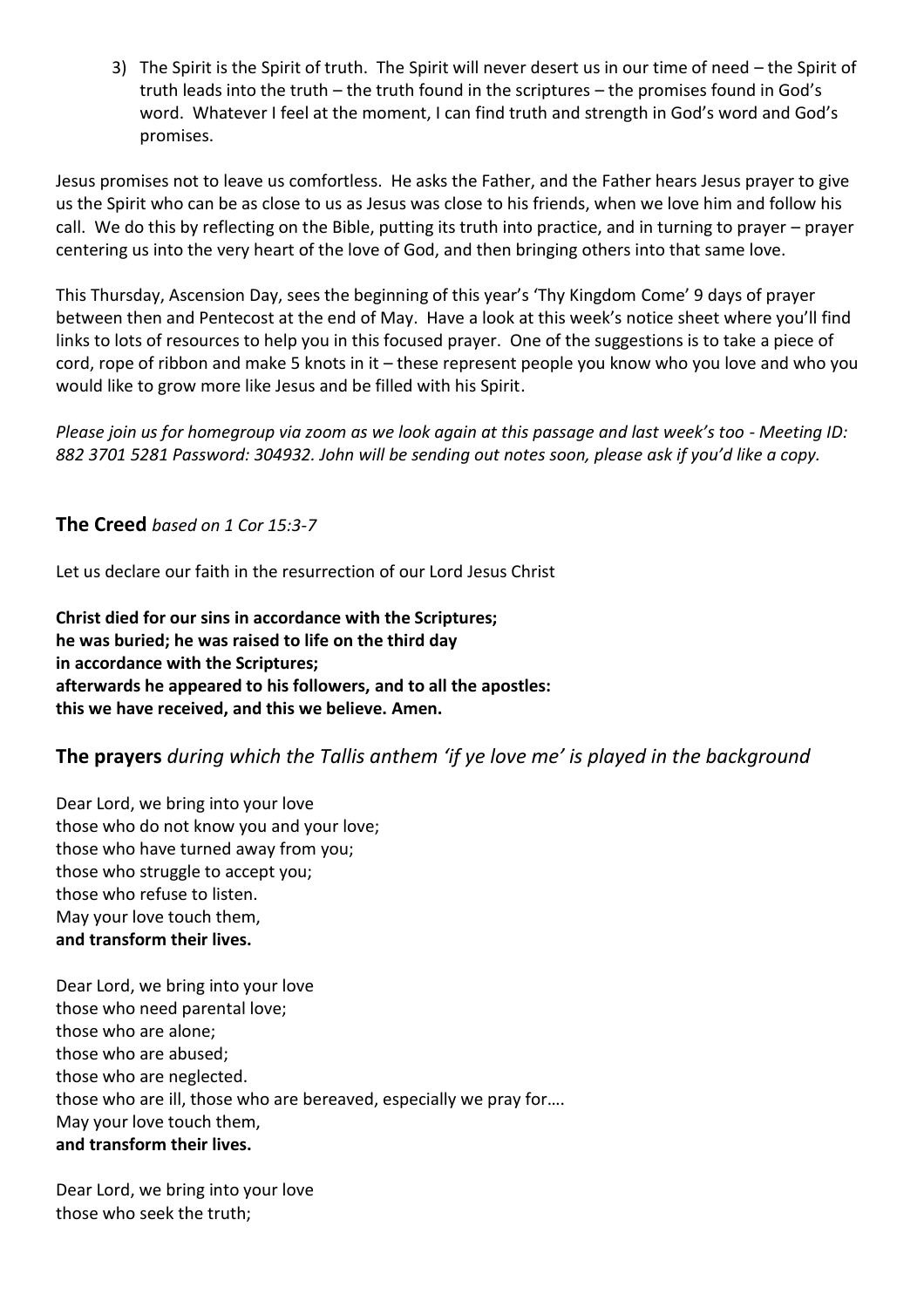those who work in Government, local and national; those who work in the justice system; those who work in the NHS and care homes; police, fire and other essential services; those who campaign and advocate on behalf of the voiceless. May your love touch them, **and transform their lives.**

*A special prayer for schools, produced by Spinnaker..*

Dear Lord, we ask You, especially, to be with and strengthen all Heads of schools as they manage the responsibilities and the changing circumstances they may face. Give them Your wisdom in the best ways to help both staff and children and supporting parents who are home schooling.

And please be with parents Lord. Some are enjoying this time of blessing with their children. We pray for strength and grace for those at home who are finding it difficult to cope, not only with the curriculum, but perhaps with sibling relationships and possible financial concerns as well. Please help them to access everything they need. We think especially of those parents coping alone, or in confined living spaces. Thank You that You care for them all.

#### **Amen**

May we show the power and presence of your love in our church, our community, our schools and our world – for Jesus' sake. **Amen.**

*I invite you to draw or cut out a heart on a piece of paper. Imagine that it is the heart of God, and write or draw on the heart people or situations you would like to place in God's heart, pausing after each one in a moment of prayer. May our hearts be as your heart, O God, filled with kindness and with love. Strengthen, support and fill with peace all those for whom we pray. Amen.*

*Why not use this heart in your own prayers during the coming week?*

*We join together as Jesus taught us to pray:*

**Our Father, who art in heaven, hallowed be thy name. Thy Kingdom come, thy will be done, on earth as it is in heaven Give us this day our daily bread. And forgive us our trespasses, as we forgive those who trespass against us. And lead us not into temptation, but deliver us from evil. For thine is the kingdom, the power and the glory. for ever and ever. Amen**

### **Song**

**Spirit of God show me Jesus, Remove the darkness, Let truth shine through!**